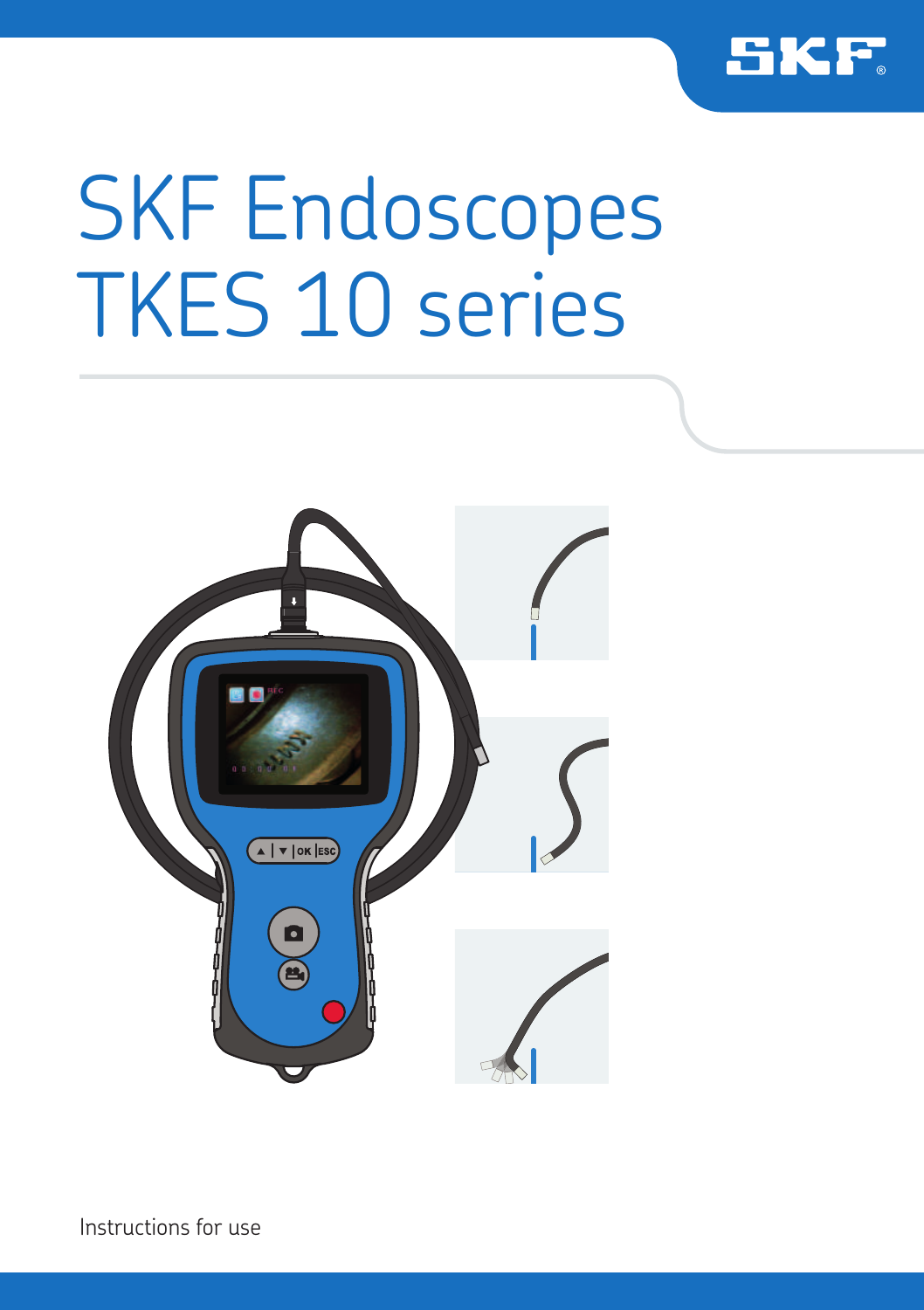| 1. |                                                                                                                                |  |  |  |
|----|--------------------------------------------------------------------------------------------------------------------------------|--|--|--|
| 2. |                                                                                                                                |  |  |  |
| 3. | 3.1                                                                                                                            |  |  |  |
|    | 3.2<br>3.3                                                                                                                     |  |  |  |
| 4. |                                                                                                                                |  |  |  |
|    | 4.1<br>Use of articulated tube (standard supply with TKES 10A only) 12<br>4.2<br>4.3<br>4.4<br>4.5<br>4.6<br>4.7<br>4.8<br>4.9 |  |  |  |
| 5. |                                                                                                                                |  |  |  |
| 6. |                                                                                                                                |  |  |  |

# Original instructions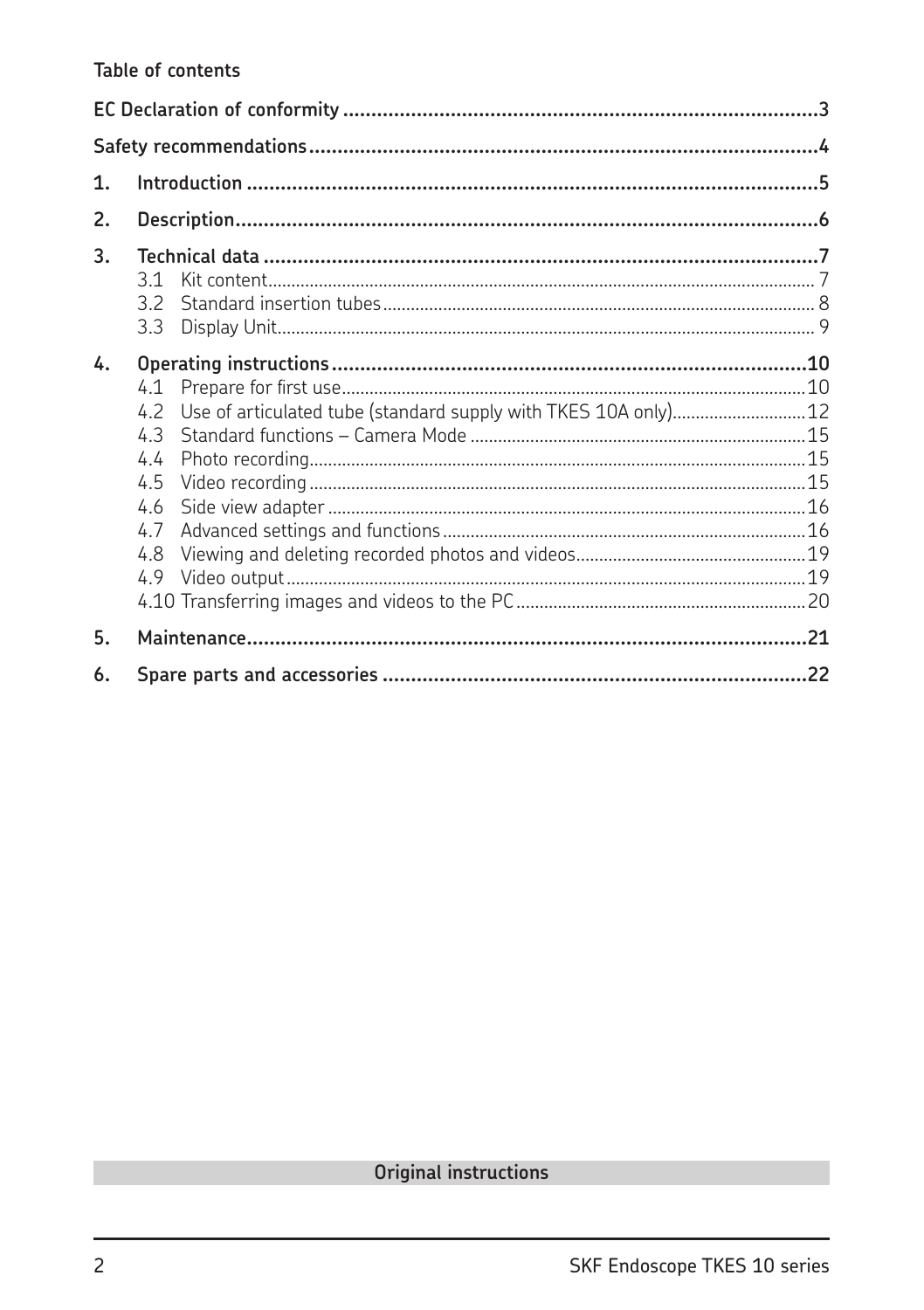### **EC Declaration of conformity**

We,

 SKF Maintenance Products Kelvinbaan 16 3439 MT Nieuwegein The Netherlands

herewith declare that the following product:

#### **SKF Endoscope TKES 10 series**

has been designed and manufactured in accordance with: EMC DIRECTIVE 2004/108/EC as outlined in the harmonized norm for

EN 61000-4-2:1995+A1:1998+A2:2000 EN 61000-4-3:2006 EN 61326-1:2006 Class B EN 61326-2-2:2006

EUROPEAN ROHS DIRECTIVE 2011/65/EU

Nieuwegein, The Netherlands, January 2014

Sébastien David Manager Product Development and Quality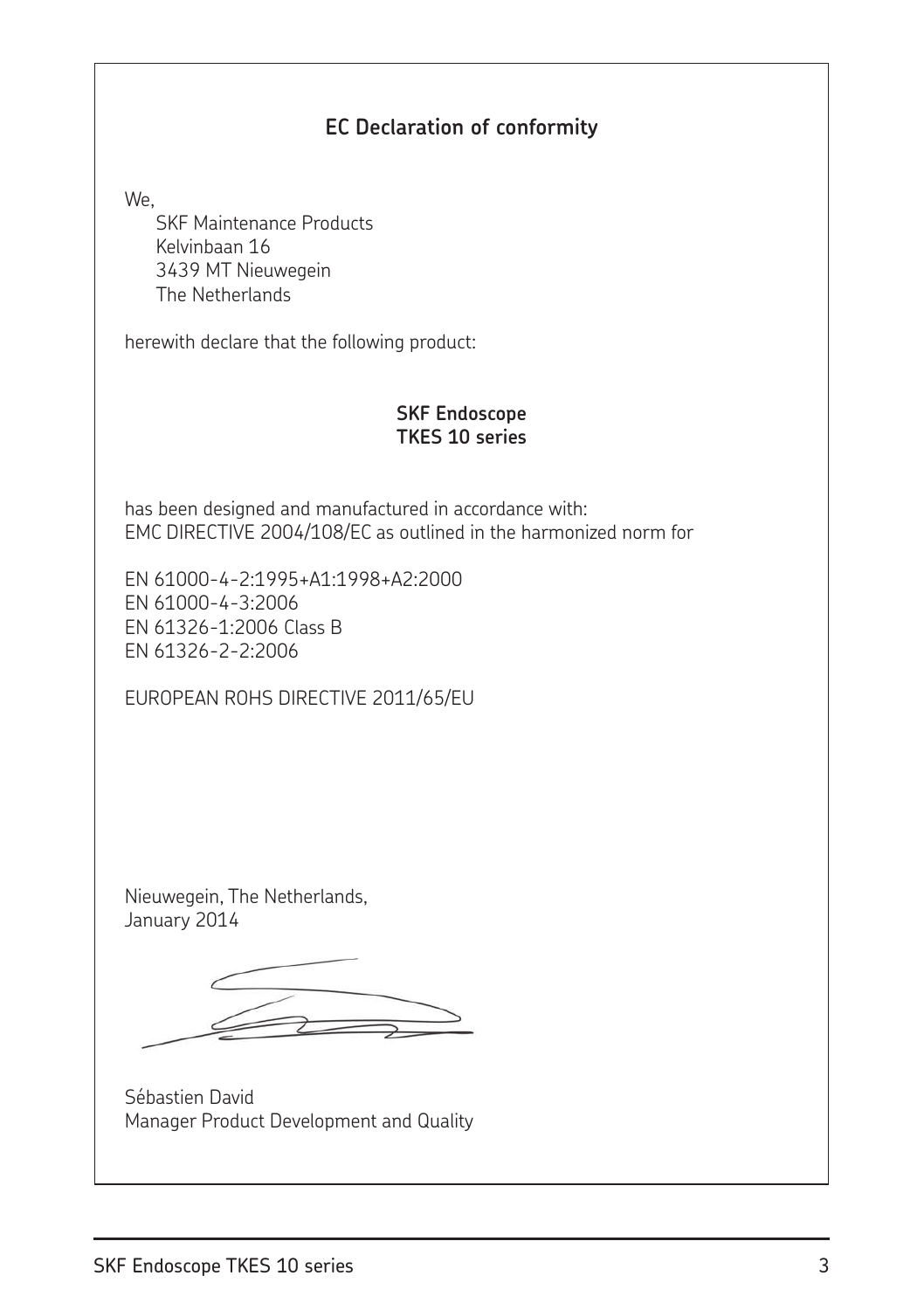

#### **Safety recommendations**

#### **Warning**

- This device must not be used for medical or veterinary purposes.
- Do not modify or disassemble the unit.
- Do not use this item in explosive atmospheres.

#### **Caution**

- Keep the device out of the reach of children.
- Do not look directly into the LED's at the end of the insertion tube, your eyesight may be seriously damaged.
- Do not forcibly bend twist or elongate the insertion tube.
- Strong impact of the instrument and insertion tube may result in breakage of the objective lens (made of glass) at the tip of the insertion tube.
- Do not use or store the device at a temperature higher than 60 °C or lower than -20 °C.
- Do not use in a manner not specified in this instruction for use.
- Do not use the device in direct sunlight.
- Store the device in a dry and adequately ventilated environment.
- Keep away from acid or alkaline solutions and do not use in an atmosphere containing their vapours.
- Do not remove the SD Memory Card while data is being saved to the card. This may cause the data loss or damage to the card.
- The instrument contains no user serviceable parts. Opening the endoscope voids warranty. All service work must be carried out by an authorized SKF workshop. Only use genuine SKF spares and accessories. Other spares and accessories may damage the endoscope.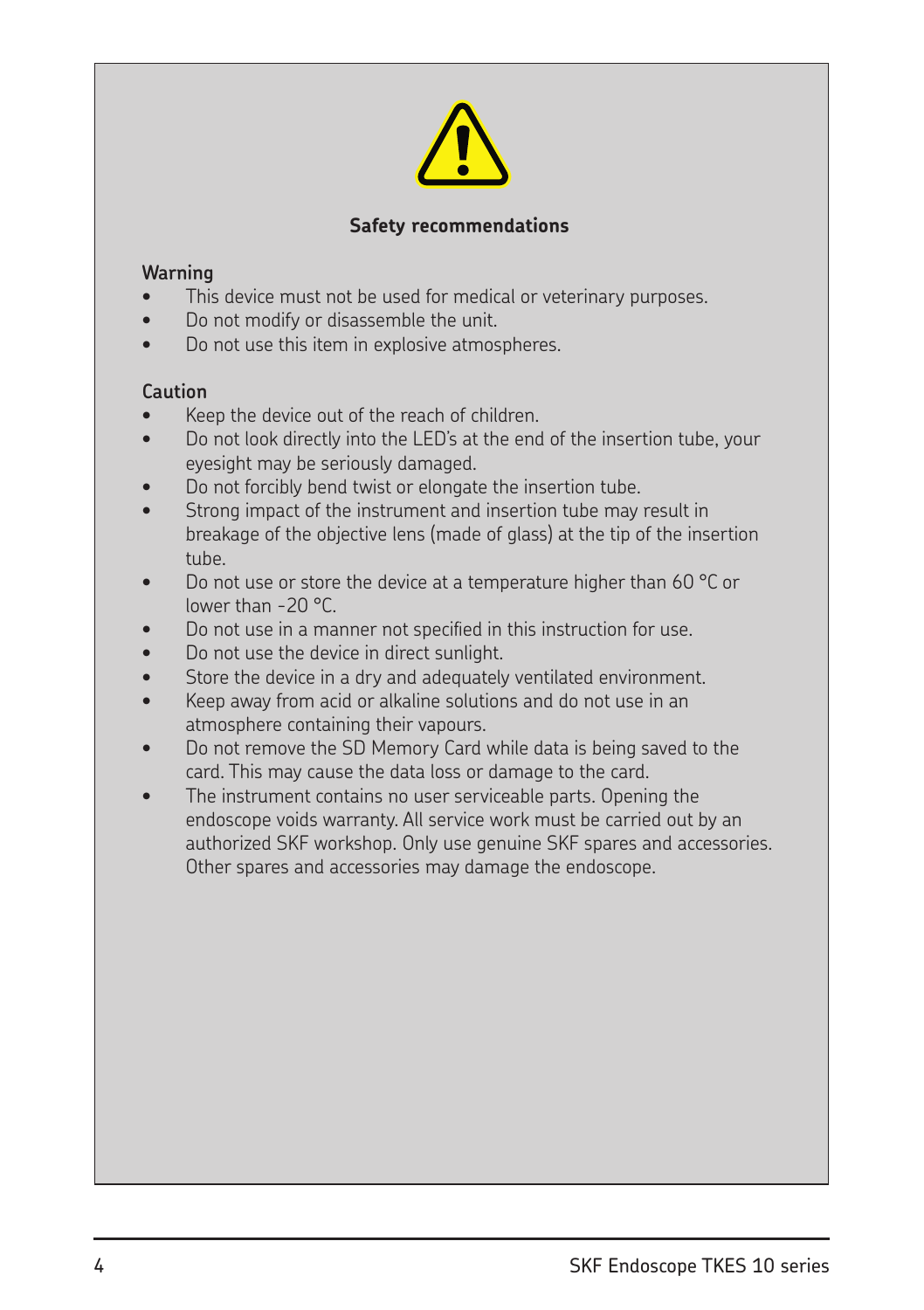# **1. Introduction**

The SKF Endoscopes TKES 10 series are compact handheld instruments that allow the user to view applications in restricted spaces that could not normally be seen with the naked eye.

The TKES 10 series are supplied in a sturdy carrying case and consists of a display unit, insertion tube, mains adapter and side view adapter. The display unit, with a 3.5" wide angle TFT LCD screen, has the capacity of viewing, storing and reviewing photos and video images. Images can also be displayed directly on a TV screen or stored and transferred to a PC for viewing later. The display unit is powered by rechargeable Li-Ion battery and a universal charger is included. To facilitate easy handling, the display unit has powerful magnets on the back allowing it to be affixed to suitable surfaces.

The TKES 10 series are available with three different types of insertion tubes of 1 metre (3.3 ft) length. All insertion tubes are equipped with powerful adjustable LED lighting.

#### **TKES 10F**

The TKES 10F has a flexible insertion tube. with a tip diameter of 5,8 mm (0.23 in), is ideal for use when the subject to be viewed is in the direct line of sight and the tube direction can be manipulated by the user.



Figure 1. TKES 10F with flexible insertion tube

# **TKES 10S**

The TKES 10S has a semi-rigid insertion tube, with a tip diameter of 5,8 mm (0.23 in), is well suited for viewing subjects that are not in the direct line of sight. By bending the tube and by careful manipulation, such subjects can be viewed.

#### **TKES 10A**

The TKES 10A has an articulated insertion tube, with a tip diameter of 5,8 mm (0.23 in), can be used to view objects that are either directly or indirectly in the line of sight. The flexible tube can be manipulated by the user and when in the region of the subject of interest then the tip can be articulated to view the subject. *Figure 3. TKES 10A with articulated insertion tube*



*Figure 2. TKES 10S with semi-rigid insertion tube*



Other lengths of insertion tubes are available, see chapter "6. Spare parts and accessories".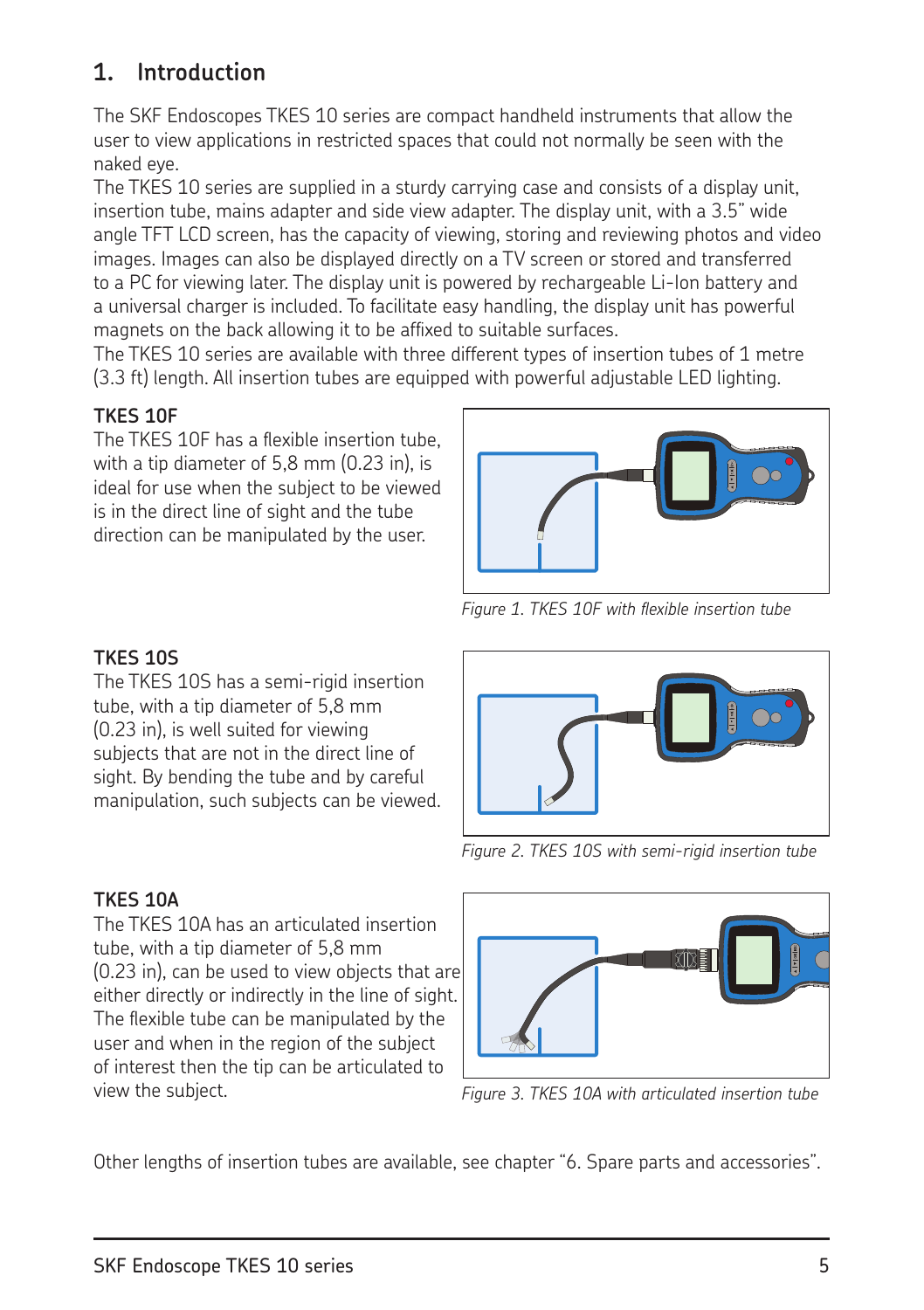# **2. Description**



*Figure 4. TKES 10 Endoscope*

|    | 1. Display unit     | 9. Escape button          |
|----|---------------------|---------------------------|
|    | 2. Insertion tube   | 10. USB connector         |
|    | 3. POWER button     | 11. LED intensity control |
|    | 4. Video REC button | 12. SD slot               |
|    | 5. PHOTO button     | 13. TV OUT connector      |
|    | 6. DOWN button      | 14. DC IN connector       |
|    | 7. UP button        | 15. Magnets $(3x)$        |
| 8. | OK button           | 16. Tripod connector      |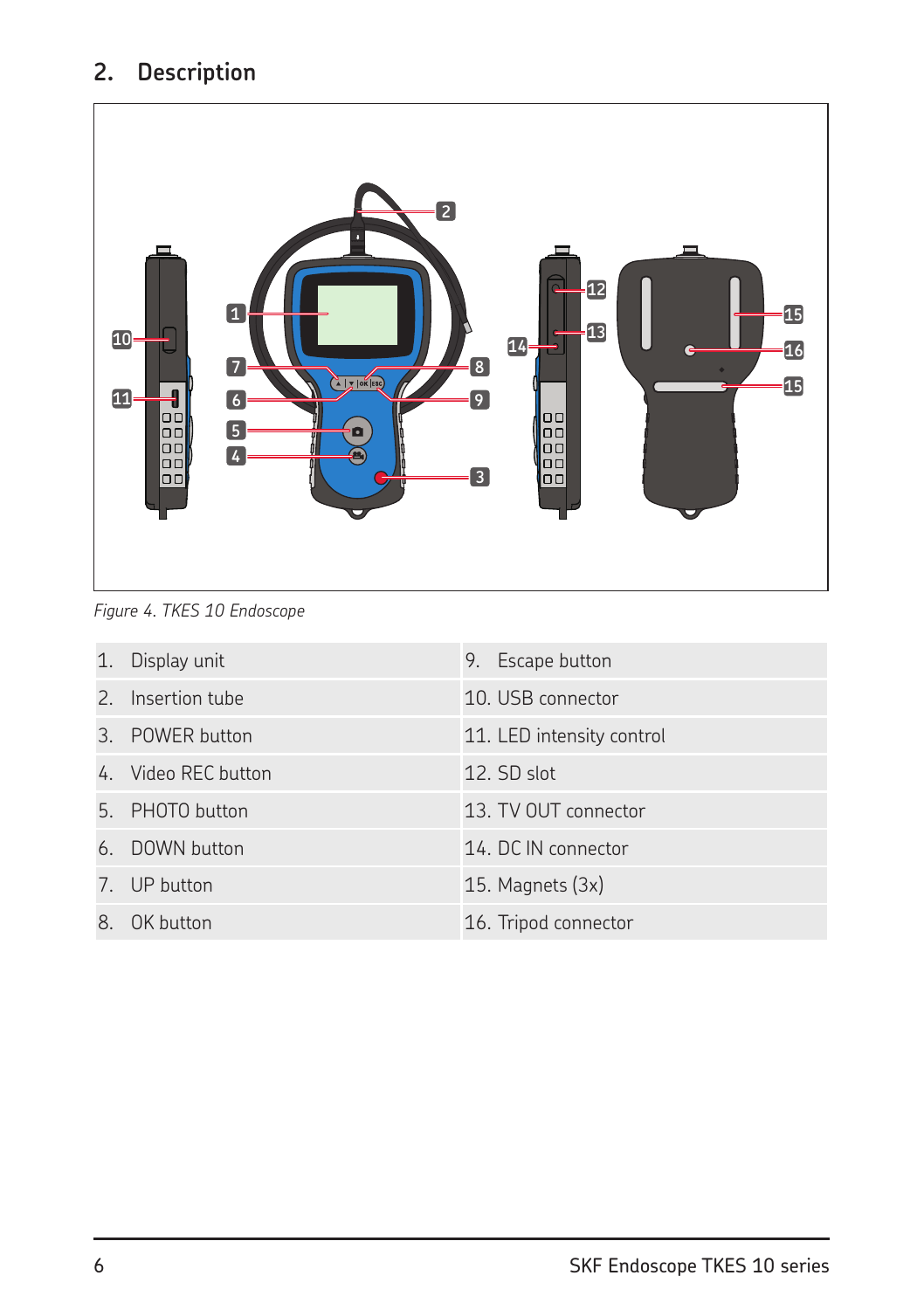# **3. Technical data**

# **3.1 Kit content**

| <b>Designation</b>                            | <b>TKES 10F</b>                                                                       | <b>TKES 10S</b>                                                                        | <b>TKES 10A</b>                                              |
|-----------------------------------------------|---------------------------------------------------------------------------------------|----------------------------------------------------------------------------------------|--------------------------------------------------------------|
| Description                                   | <b>SKF Endoscope</b><br>with Flexible<br>Tube, 1m                                     | <b>SKF Endoscope</b><br>with Semi-Rigid Tube, with Articulated Tube,<br>1 <sub>m</sub> | <b>SKF Endoscope</b><br>1 <sub>m</sub>                       |
| Display unit                                  | TKES 10                                                                               | TKES 10                                                                                | TKES 10                                                      |
| Tube                                          | Flexible, 1m<br>(TKES TF-1)                                                           | Semi-rigid, 1m<br>(TKES TS-1)                                                          | Articulated, 1m<br>(TKES TA-1)                               |
| USB cable $1$                                 | yes                                                                                   | yes                                                                                    | yes                                                          |
| Video cable <sup>2</sup>                      | yes                                                                                   | yes                                                                                    | yes                                                          |
| Power adapter <sup>3</sup>                    | yes                                                                                   | yes                                                                                    | yes                                                          |
| SD Card <sup>4</sup>                          | ves                                                                                   | yes                                                                                    | yes                                                          |
| Side view adapter <sup>5</sup>                | ves                                                                                   | yes                                                                                    | yes                                                          |
| Instructions for use                          | Yes, MP5394                                                                           | Yes, MP5394                                                                            | Yes, MP5394                                                  |
| CD with all available<br>instructions for use | Yes                                                                                   | Yes                                                                                    | Yes                                                          |
|                                               | Carrying dimensions 360 x 260 x 115 mm<br>$(14.2 \times 10.2 \times 4.5 \text{ in.})$ | 360x260x115mm<br>$(14.2 \times 10.2 \times 4.5 \text{ in.})$                           | 530x360x115mm<br>$(20.9 \times 14.2 \times 4.5 \text{ in.})$ |
| Total weight<br>(incl. case)                  | $2,1$ kg<br>(4.6 lb)                                                                  | $2,1$ kg<br>(4.6 lb)                                                                   | $3,3$ kg<br>(7.3 lb)                                         |

1. USB Cable: enables connection to PC for convenient ile transfer and maintenance

2. Video Cable: connects display unit to TV

3. Power Adapter: enables the display unit internal batteries to be recharged

- 4. SD card: For storage of photos and videos. Compatible with SD & SDHC cards up to 32 GB. Refer to Preparation for use (chapter 4.1) for direction of card insertion
- 5. 45° side view adapter allows viewing of objects 90º to the tip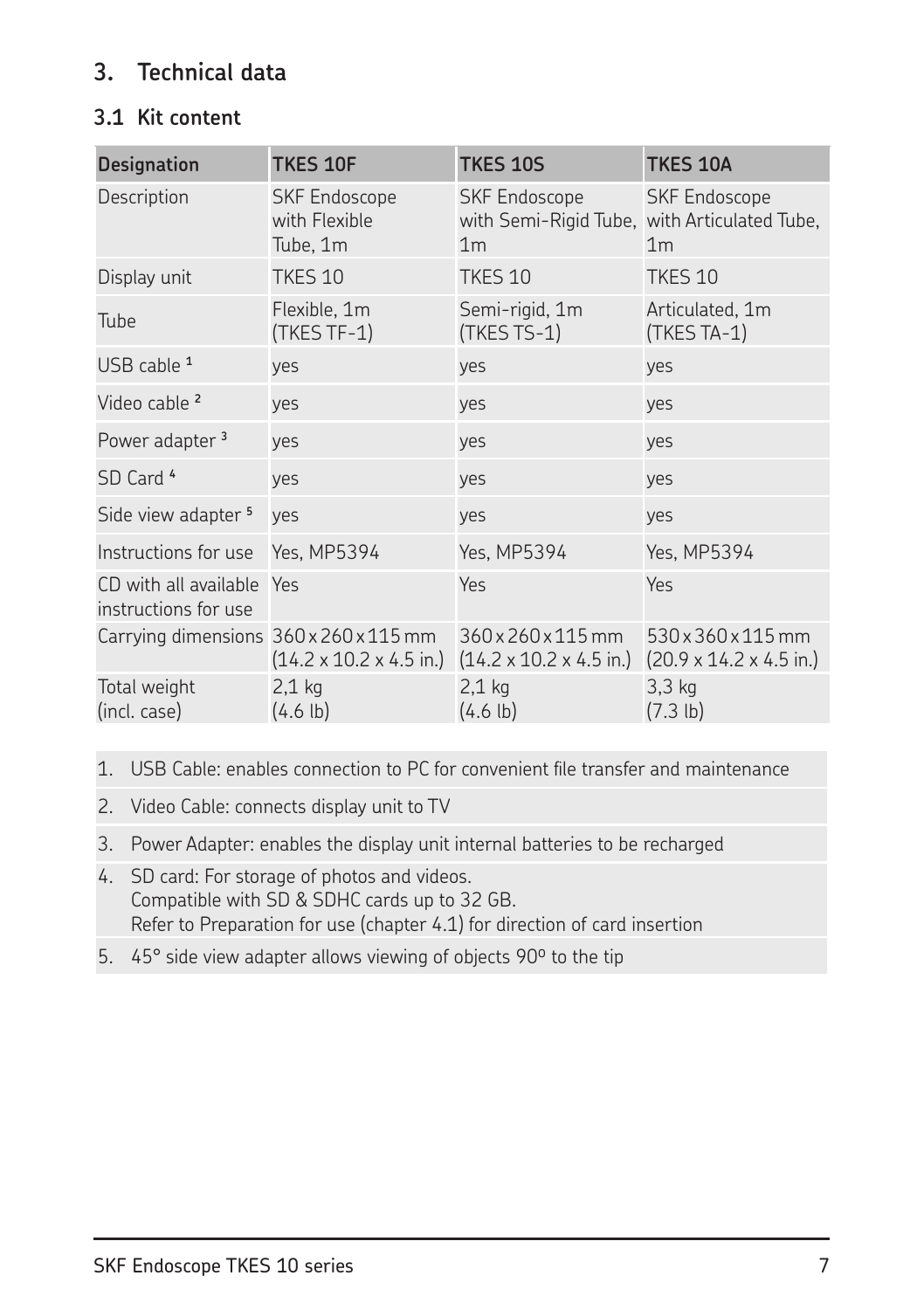# **3.2 Standard insertion tubes**

| <b>Designation</b>            | <b>TKES TF-1</b>                  | <b>TKES TS-1</b>                                                 | <b>TKES TA-1</b>                  |
|-------------------------------|-----------------------------------|------------------------------------------------------------------|-----------------------------------|
| Tube type                     | Flexible<br>Insertion tube        | Semi-rigid<br>Insertion tube                                     | Articulated<br>Insertion tube     |
| Image sensor                  |                                   | CMOS Image Sensor CMOS Image Sensor CMOS Image Sensor            |                                   |
| Light source                  | 4 adjustable<br>white LEDs        | 4 adjustable<br>white LEDs                                       | 4 adjustable<br>white LEDs        |
| Resolution<br>Photo / Video   | 640 x 480/<br>640 x 480 pixels    | 640 x 480/<br>640 x 480 pixels                                   | 320 x 240 /<br>320 x 240 pixels   |
| Size tip diameter             | $5,8 \text{ mm}$                  | $5,8$ mm                                                         | $5,8$ mm                          |
| Tube length                   | 1 <sub>m</sub>                    | 1 <sub>m</sub>                                                   | 1 <sub>m</sub>                    |
| Field of View (FOV)           | 670                               | 670                                                              | 550                               |
| Depth of Field (DOF)          | $1.5 cm - 6 cm$                   | $1.5$ cm - 6 cm                                                  | $2 \text{ cm}$ - 6 cm             |
| Resistant to<br>water & fuels | yes to most<br>fuels and solvents | yes to most<br>fuels and solvents                                | yes to most<br>fuels and solvents |
| Min bending radius            | 50 mm                             | 50 mm                                                            | 50 mm                             |
| Working temperature<br>range  | $-20$ to 60 °C                    | $-20$ to 60 °C                                                   | $-20$ to 60 °C                    |
| Ingress Protection            | <b>IP67</b>                       | <b>IP67</b>                                                      | <b>IP67</b>                       |
| Adjustability                 | Fully flexible                    | Flexible tube that can 300° tip articulation<br>be bent to shape | 330° rotatable neck               |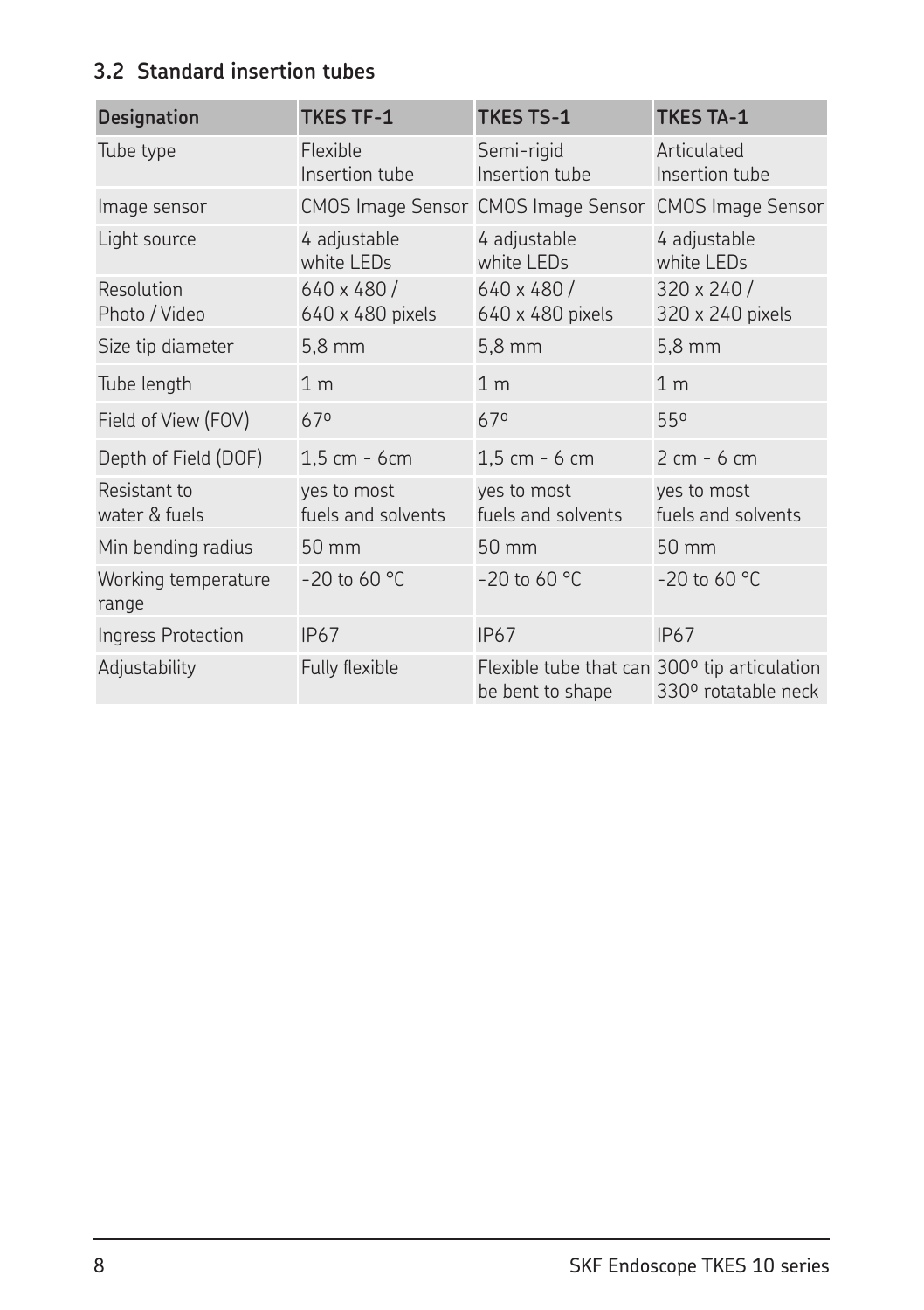# **3.3 Display Unit**

| <b>Designation</b>                                        | <b>TKES 10</b>                                                                                                                                                      |
|-----------------------------------------------------------|---------------------------------------------------------------------------------------------------------------------------------------------------------------------|
| <b>Display</b>                                            | 3,5" TFT LCD, 320 x 240 Pixels                                                                                                                                      |
| Interface                                                 | Mini USB 1,1 / AV out                                                                                                                                               |
| Battery (not user serviceable)                            | Rechargeable Li-Polymer Battery (3,7V)                                                                                                                              |
| Power adapter                                             | 100 - 240 V AC in / 5,5 V DC out.<br>Included: US, UK, EU and Australian plugs                                                                                      |
| Recording medium                                          | SD card (2GB minimum supplied), SDHC compatible                                                                                                                     |
| Photo Storage Format                                      | JPEG (640 x 480)                                                                                                                                                    |
| Storage capacity                                          | Up to 50 000 pictures<br>or 120 min. of video on a 2 GB card                                                                                                        |
| Video Recording Format                                    | <b>ASF</b><br>$(320 \times 240 \text{ or } 640 \times 480 \text{ depending insertion tube type})$                                                                   |
| Video Out Format                                          | NTSC & PAL                                                                                                                                                          |
| Frame rate                                                | 30 fps                                                                                                                                                              |
| <b>Compression Format</b>                                 | MPEG4                                                                                                                                                               |
| Video size                                                | 10 min. = 150 MB                                                                                                                                                    |
| Working & Storage / Battery<br>charging temperature range | $-20$ °C to 60 °C / 0 to 40 °C                                                                                                                                      |
| <b>Functions</b>                                          | Snapshot, Video recording, Picture & video review on<br>LCD screen, TV Out, transfer of picture & video from<br>SD card to PC, Digital zoom, reflecting & mirroring |
| Magnets                                                   | 3x                                                                                                                                                                  |
| <b>Battery</b> life                                       | 4 hours (average)                                                                                                                                                   |
| Tripod connection                                         | $\frac{1}{4}$ in x 20 UNC x 8 mm                                                                                                                                    |
| Ingress Protection                                        | IP 55                                                                                                                                                               |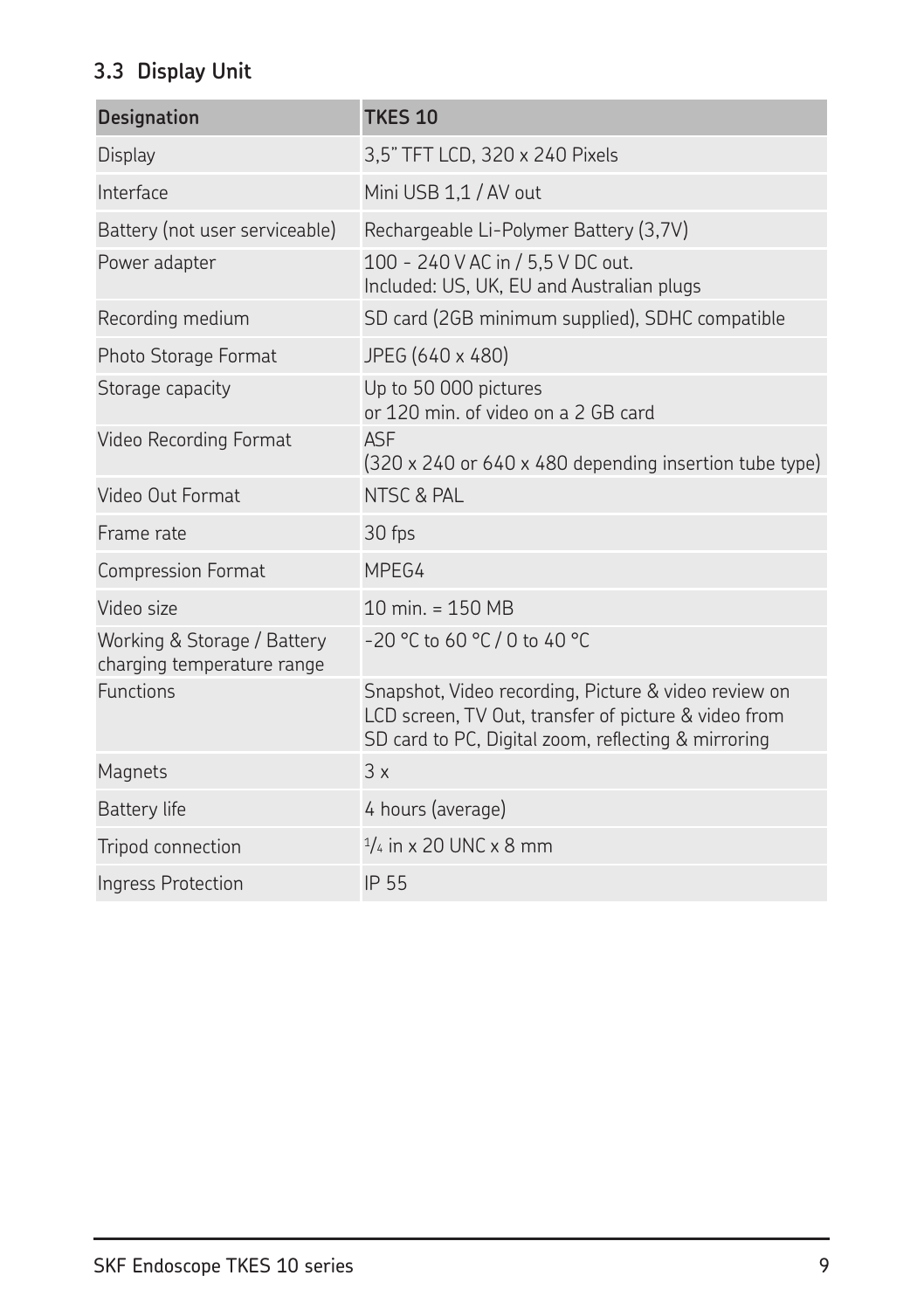# **4. Operating instructions**

# **4.1 Prepare for first use**

On first use it is important that the SD card is inserted as shown in figure 5.

(The SD card slot can be found underneath a rubber cap):



*Figure 5. Insert SD card*

Connect the insertion tube to the display unit as shown in figure 6 and tighten the locking collar.

Be careful not to over-tighten it.

Remove the protective cap on the tip of the insertion tube.

For use of the articulated insertion tube, see 4.2 Use of articulated tube (Standard supply with TKES 10A only).

When used with side view adapter, see 4.6 side view adapter.

Unscrew the ring from the tube tip, place the ring in the side view adapter box.

Screw the side view adapter into the tube tip.



*Figure 6. Connect tube*



*Figure 7. Side view adapter*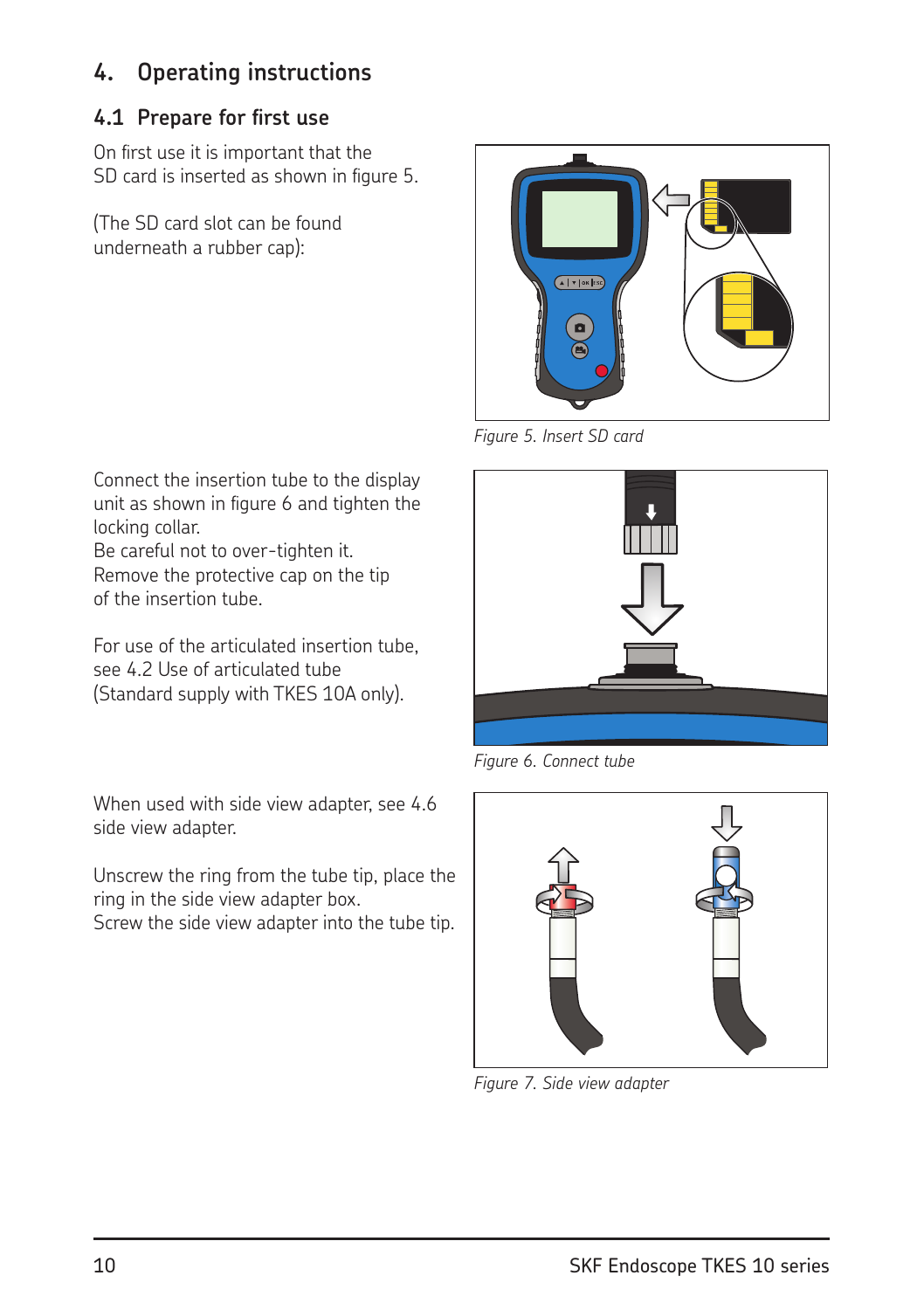Press the POWER button for 3-5 seconds to turn the display unit on. The Start-up screen is shown briefly followed by the status screen for five seconds, as shown in figures 8 and 9.



*Figure 8. Start-up screen*

| 2011/06/13    | 09:42:49 |
|---------------|----------|
| <b>CAMERA</b> |          |

*Figure 9. Status screen*

If the TKES 10 has been stored for a long time then the display might not turn on. The most likely cause is insufficient battery charge. Use the power adapter to re-charge the battery, using the DC IN connection (see Fig. 4).

The TKES 10 should be stored at room temperature, charged to about 30-50% of capacity. We recommend that the batteries be charged once per year to prevent premature battery failure.

The status screen shows the capacity of the SD card (in a green/blue bar) and the status of the internal battery.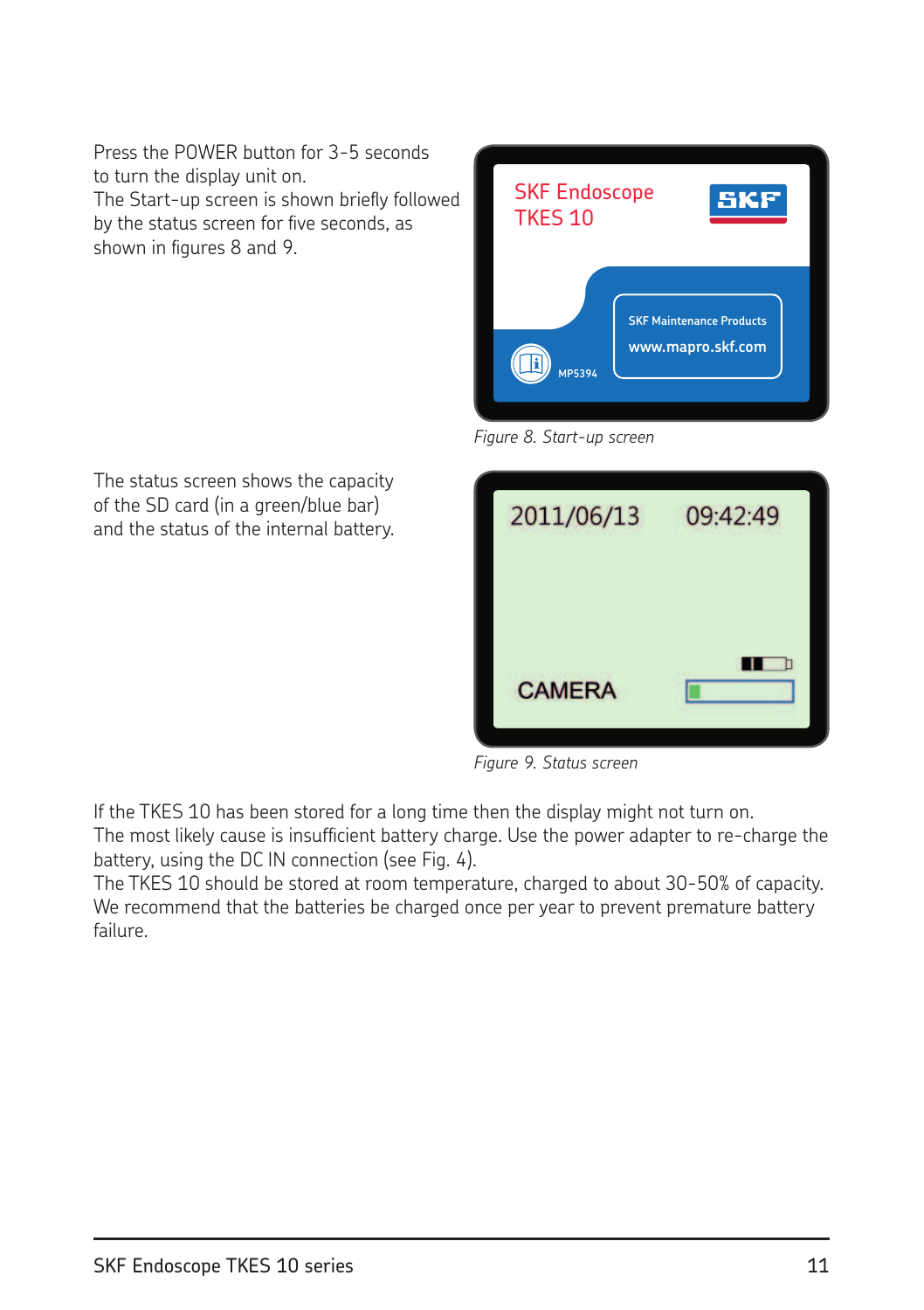# **4.2 Use of articulated tube (standard supply with TKES 10A only)**

As with all insertion tubes, the articulated tube must also be properly connected to the display unit (see 4.1 Prepare for first use). The tube supplied is a so called 2-way articulated tube, it can rotate around the neck and the tip can bend with the articulation control knob in two directions (see Fig. 10).



*Figure 10. Controls of the articulated tube*

| 1. Display unit               | 4. Neck turning ring           |
|-------------------------------|--------------------------------|
| 2. Articulated Insertion tube | 5. Articulation control knob   |
| 3. Locking collar             | 6. Articulation tightness knob |

The complete tube can that be rotated at the neck over 330º, meaning 165º to the right and 165º to the left (see Fig. 11).



**Warning:** Do not over rotate or use excessive force in rotating the tube. Tube can be irreparably damaged!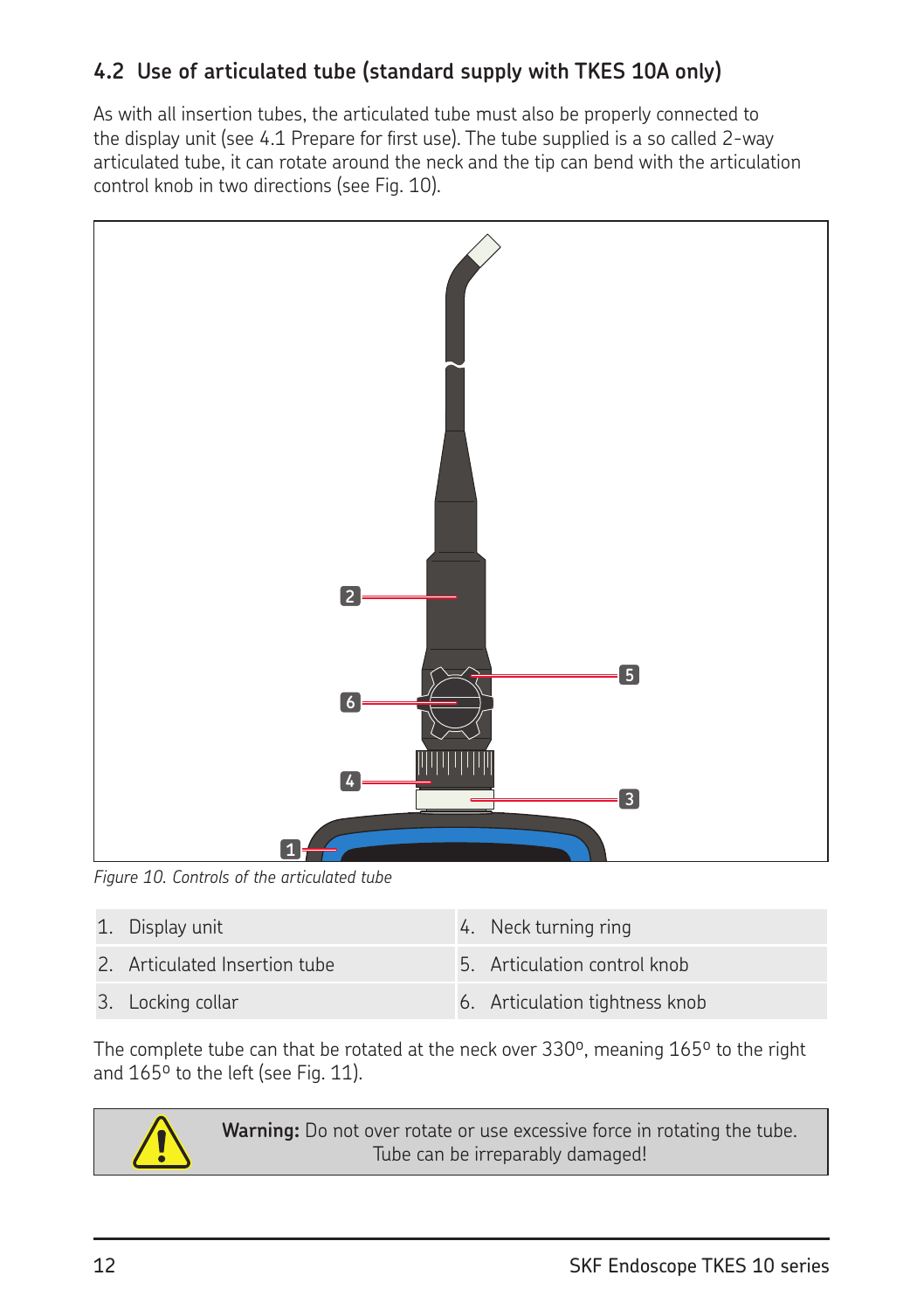The articulation locking knob must first be loosened (see Fig. 12), before the tip can be articulated by means of the articulation control knob (see Fig. 13). Tighten the articulation locking knob as required.



*Figure 11. Rotation over the neck*



*Figure 12. Tightening tip movement*



*Figure 13. Articulation of tip*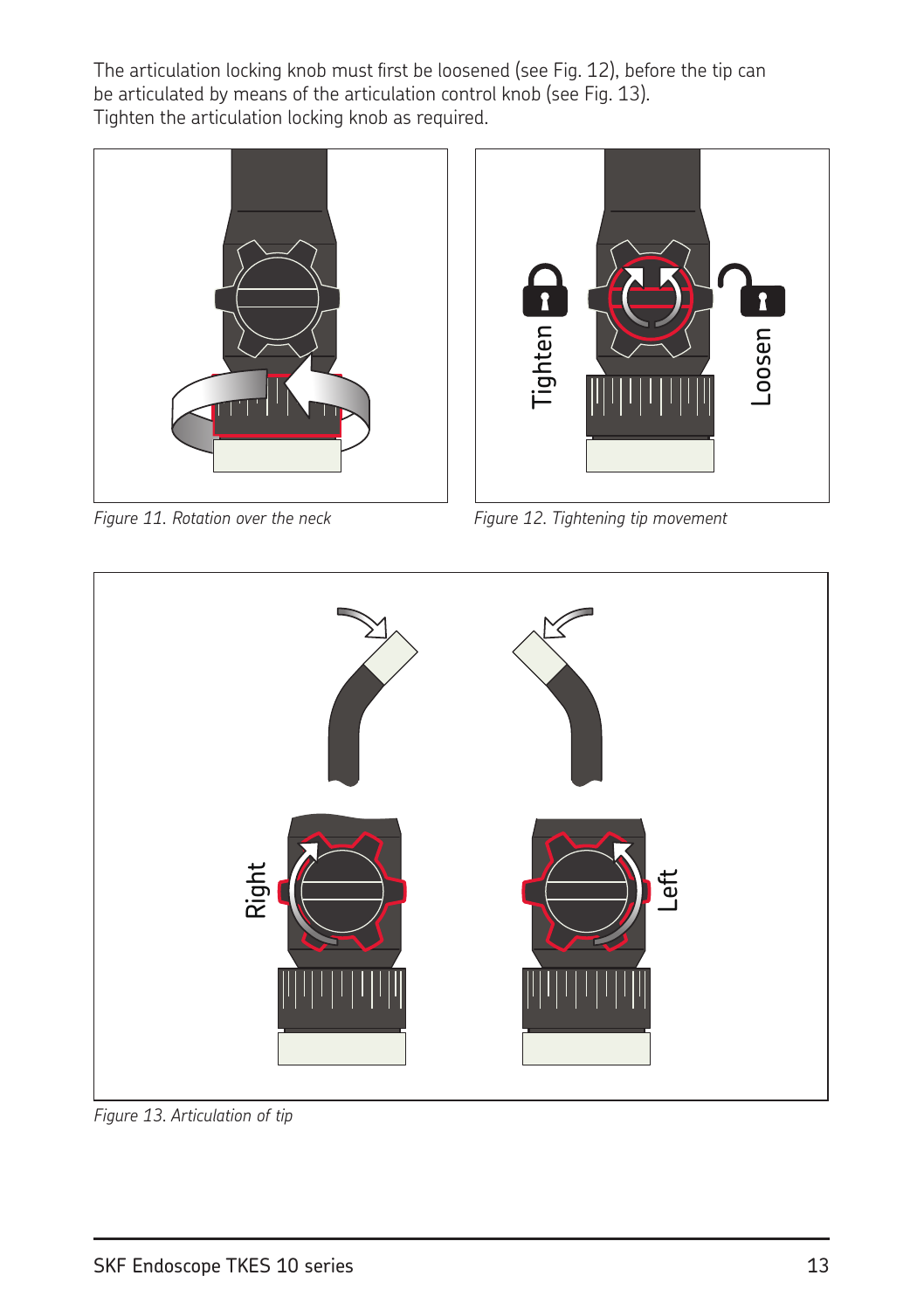#### **Warning**

- Do not turn the articulation control knob until the insertion tube is straightened out, or it will cause permanent damage to the insertion tube.
- Do not turn the articulation control knob when the tip of the insertion tube is stuck or blocked by something, or it will cause permanent damage.
- Do not turn the Articulation control knob forcibly when the articulation locking knob is turned to the right (the articulation is fixed).
- Do not rotate the articulation tube more than 165° either direction.
- Loosen the articulation locking knob before retracting the insertion tube from the application.



*Figure 14.*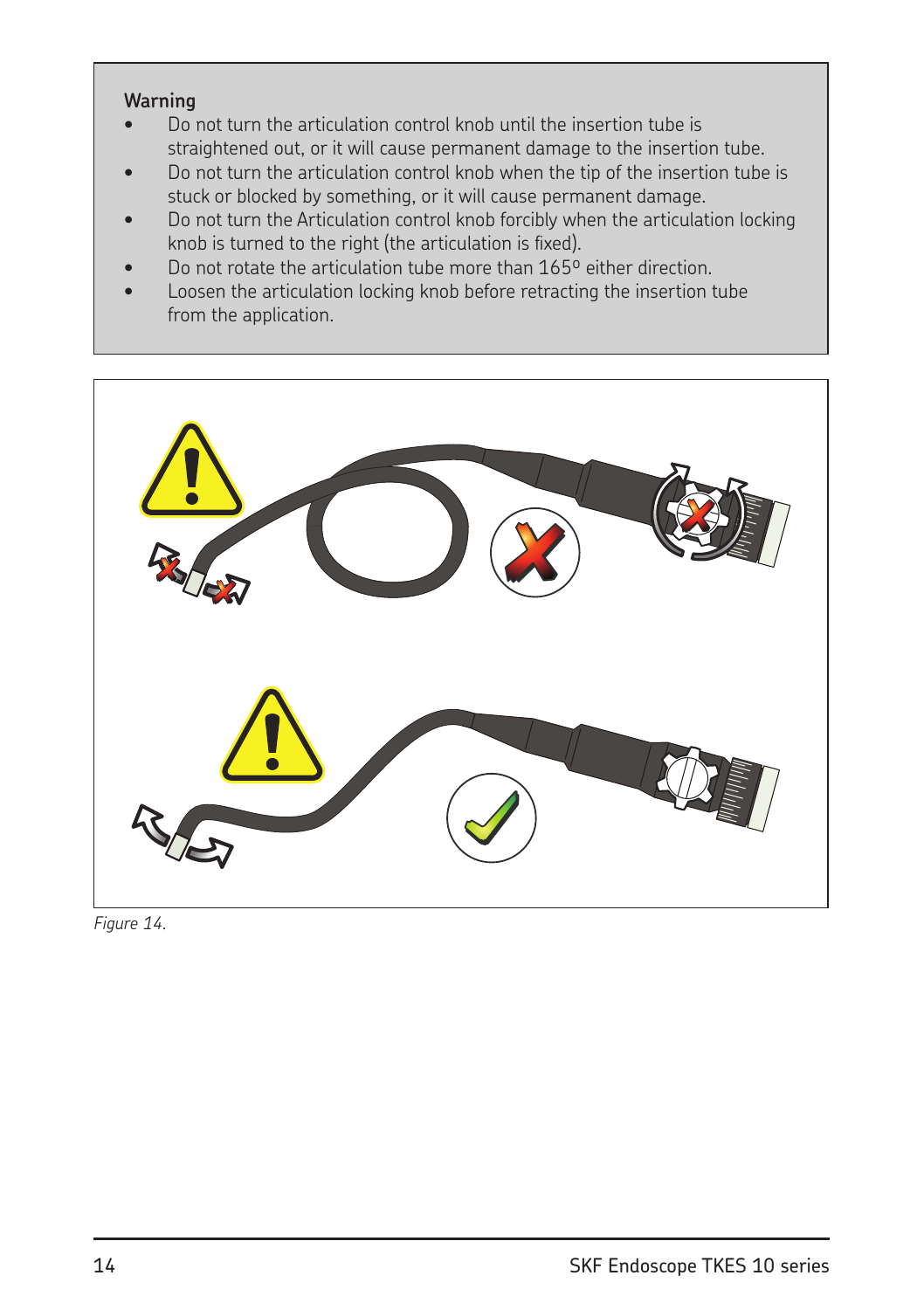# **4.3 Standard functions – Camera Mode**

Press the POWER button for 3-5 seconds to turn the display unit on. After the status screen has disappeared then a "live" image can be seen. This is the camera mode.

It is strongly advised to properly set-up the TKES 10 before first use. In particular "Date & Time", "Language" and "Video Format" (see 4.7 Advanced settings and functions). The indexing of saved photos and videos is based on date and time only. Proper set-up of other parameters, before first use, can make the operation of the TKES 10 easier in the future.

Use the LED intensity control (see Fig. 4) to adjust the brightness of the LED's.

To turn the TKES 10 off: press the POWER button for 3-5 seconds.

#### **Note:**

After use, do not forget to place the protective rubber cap on the tip of the insertion tube.

# **4.4 Photo recording**



In camera mode, press the PHOTO button to record a still image.

The photo is stored to the SD card in .jpg format with a file name in the form of a running number (e.g. IMG00001.jpg).

This is confirmed by a brief display of the icon  $\sim$  on the screen.

# **4.5 Video recording**

In preview mode, press the Video REC button will start the recording of a video. The video icon is shown in the top right corner also the duration (see Fig. 15). To stop recording, press the Video REC button again. The video icon disappears. The display goes back to preview mode. The video is automatically stored to the SD card in .asf format with a file name in the form of a running number (eg. IMG00002.asf).



*Figure 15. Recording a video*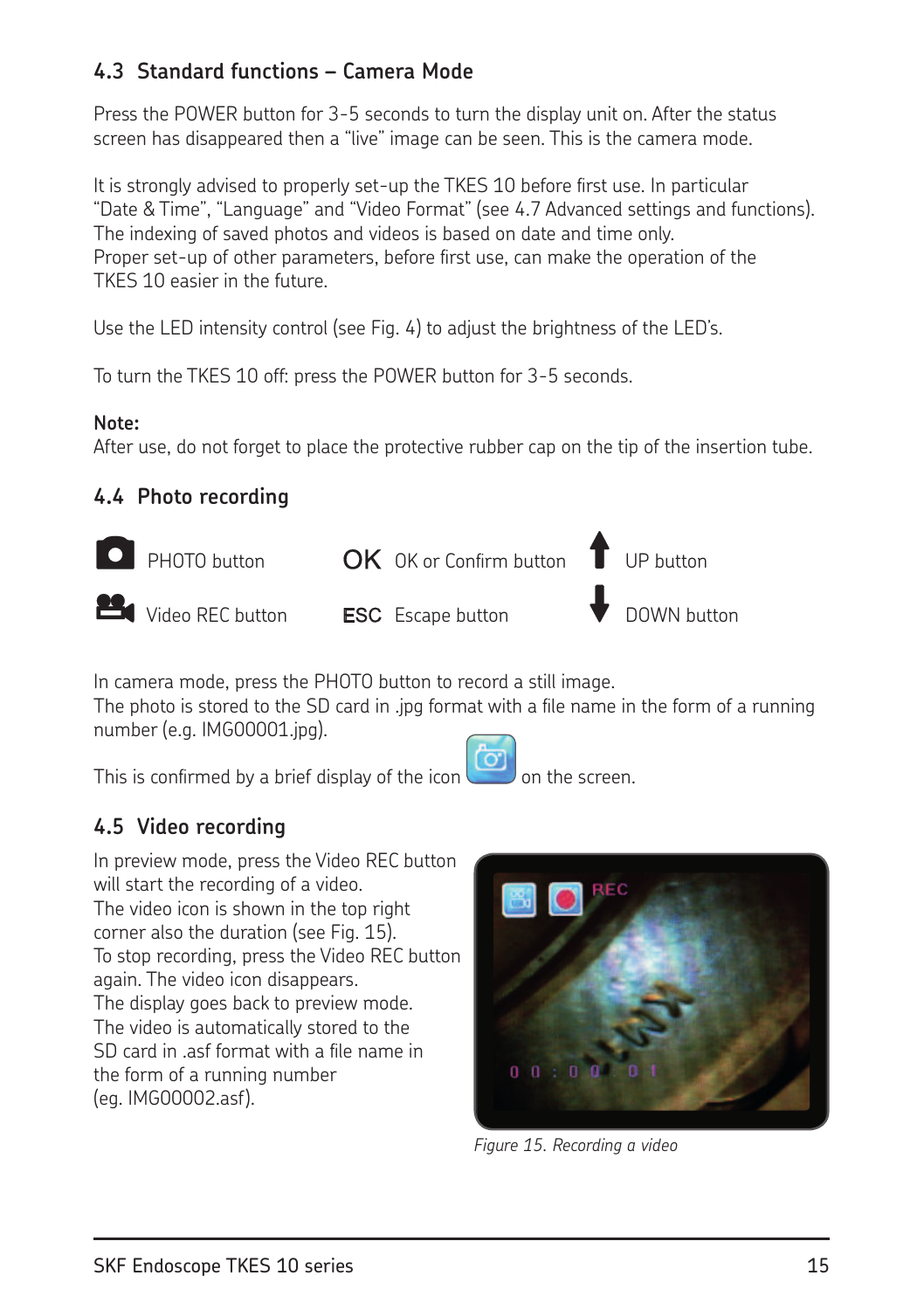# **4.6 Side view adapter**

The side view adapter allows viewing at 90º to the insertion tube tip axis. This is ideal for viewing pipe walls. To mount the side view adapter, unscrew the chrome tip of the insertion tube and replace it with the side view adapter (see 4.1 Prepare for first use, Fig. 7).

#### **Note:**

The articulating tube has a different tip thread size to the flexible and semi-rigid insertion tubes

# **4.7 Advanced settings and functions**

Switch the unit on. Ensure that camera mode is active (i.e. a "live" picture can be seen). Press the OK button to access the menus. Use UP or DOWN button to navigate. Press OK to confirm

#### **A. Delete all**

#### **Warning:**

Be careful using this option, as everything will be deleted from the SD card! Navigate to DELETE ALL in the menu, press the OK button. Select YES or NO using the UP or DOWN buttons. Confirm with the OK button.

#### **B. Video output**

See "4.9 Video output" for more details.

#### **C. Date/ time setup**

Press UP or DOWN button to select year/month/day or hour/minute/second. Press PHOTO button to increase the value and the REC button to decrease the value.

The date and time can be displayed in the preview image mode. Use either the PHOTO or REC button to toggle between display "ON" and "OFF" (see Fig. 16 and 17).





*Figure 16. Display ON Figure 17. Display OFF*

Confirm selection and exit the menu by pressing OK.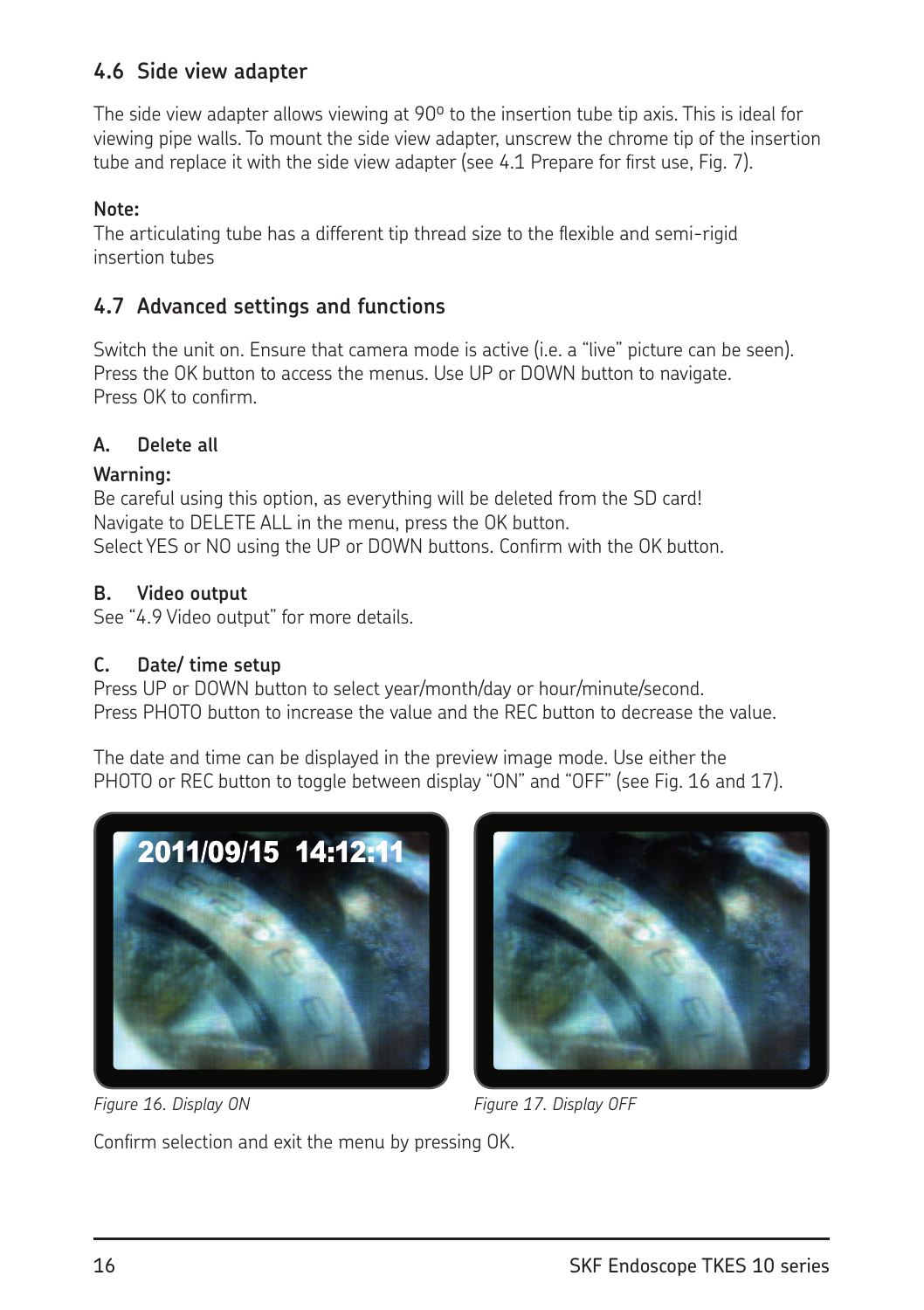#### **D. Language**

Navigate to LANGUAGE in the menu, press the OK button. Select the required language using the UP or DOWN buttons and confirm with the OK button.

#### **E. Video format**

Navigate to VIDEO FORMAT in the menu, press the OK button. Select the required video format (NTSC or PAL) using the UP or DOWN buttons. Confirm with the OK button.

#### **F. Auto power off**

Navigate to AUTO POWER OFF in the menu, press the OK button. Select the required auto power off time (5, 10, 15, 30 minutes or Disable) using the UP or DOWN buttons. Confirm with the OK button.

#### **G. Digital zoom**

In preview mode, all pictures can be magnified on the screen to clearly display details. The digital zoom can magnify the image to a maximum of 2x.

Navigate to DIGITAL ZOOM and press OK. Press UP and DOWN to select the required magnifying ratio (between 1.0 and 2.0). The current ratio is displayed on the screen.





*Figure 18. Digital zoom set at 1.0 Figure 19. Digital zoom set at 2.0*

Only the original picture can be saved on the SD card.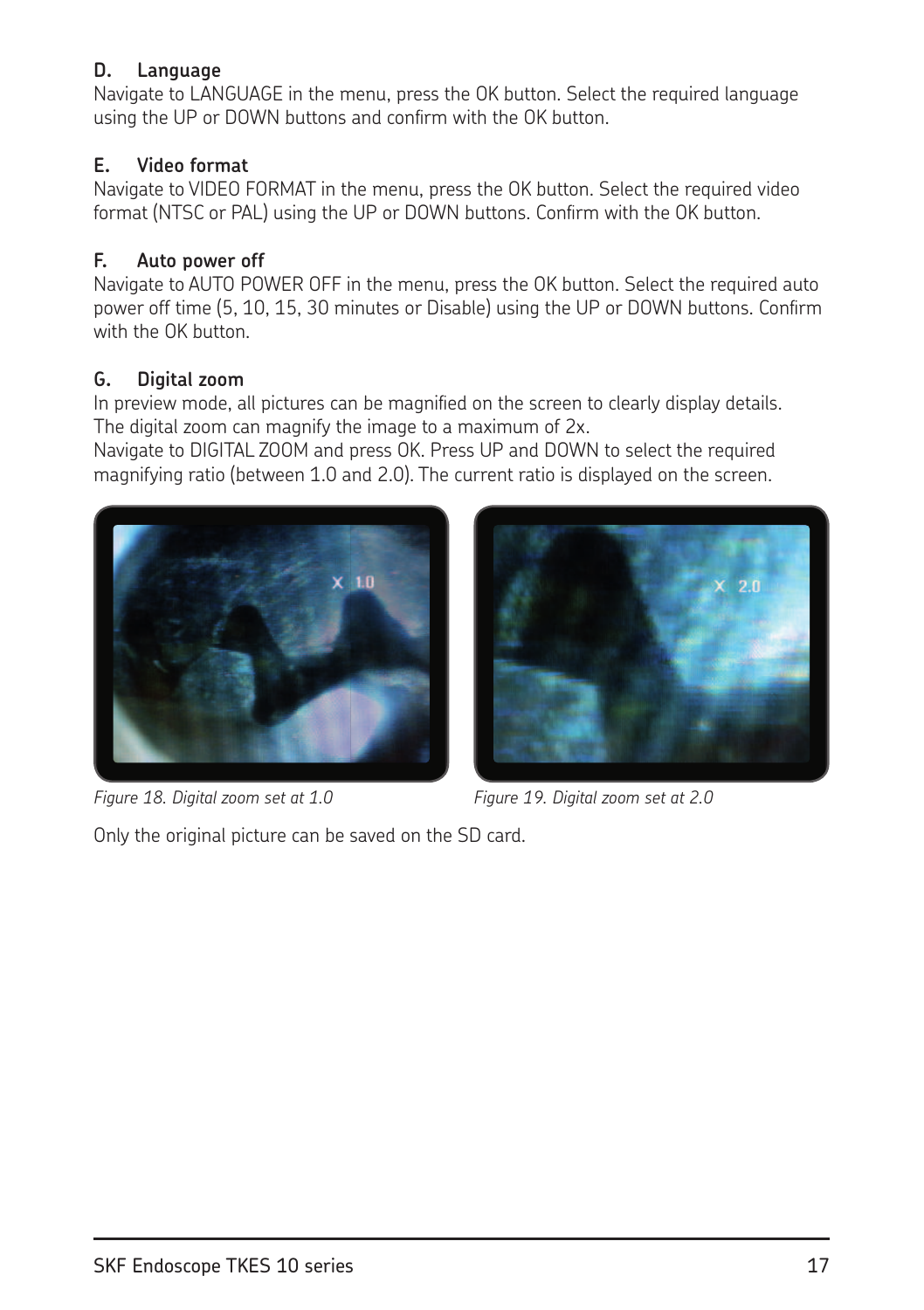#### **H. Mirror**

In preview mode, the picture displayed can be mirrored horizontally or vertically, or rotated to accommodate the needs for inspection. This is particularly required when using the 90° side view mirror. Navigate to MIRROR and select the required changes to be done on the picture. Press OK to validate.

#### **Note:**

Note that only the original picture can be saved on the SD card.



*Figure 20. Disable: Displays the original picture Figure 21. Horizontal: Mirrors the image* 



*around the horizontal axis*



*Figure 22. Vertical: Mirrors the image around the vertical axis*



*Figure 23. Folding: Rotates the image by 180°*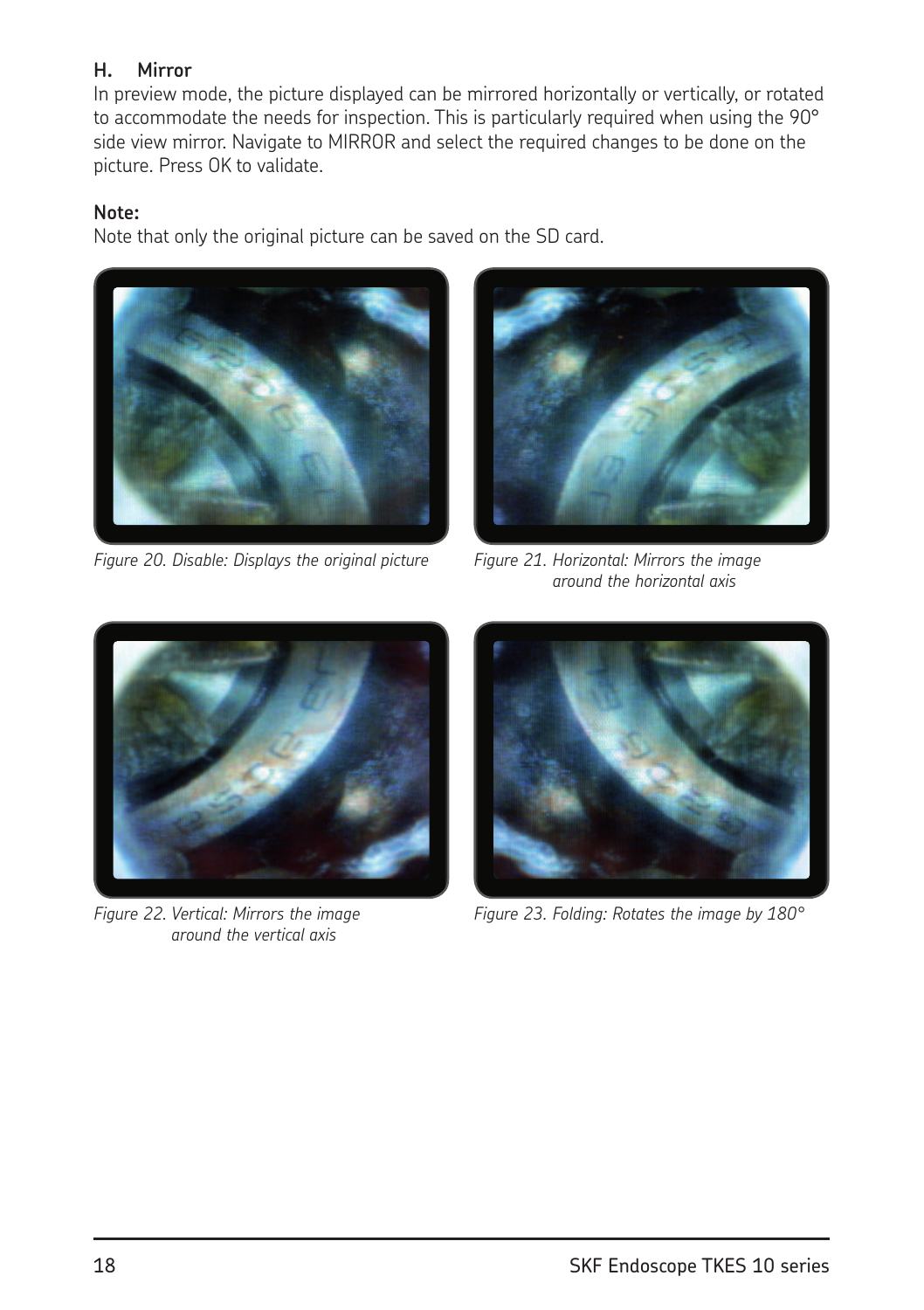# **4.8 Viewing and deleting recorded photos and videos**

In the camera mode, press the UP or DOWN buttons, the last photo or video will be displayed. Press the UP or DOWN buttons to navigate to the photo (see Fig. 24) or video (see Fig. 25) to be viewed.





*Figure 24. View photo Figure 25. View video*

To play the video, press the Video REC button. Press the Video REC button again to pause.

To revert to Camera mode, press the ESC button

To delete a saved photo, press the OK button whilst it is displayed.

To delete a saved video, make sure the video is not in play mode, press the OK button. A delete menu will show. Toggle between the Yes and No options using the UP or DOWN buttons. Press the OK button to confirm.

# **4.9 Video output**

This function allows live pictures or recorded photos and videos to be displayed on a TV screen or beamer. First make sure that the Video format is set correctly to the used TV system (PAL or NTSC). (see 4.7.E Video format)

Connect the black video cable to the display unit TV out connector.

Ensure that the other end of the video cable is properly connected to the TV or beamer. Press the OK button to select menu options, select Video Output and press the OK button. The display unit screen will turn black and the display will be shown on the TV. You can transfer the screen back to the display unit by selecting the same function.

#### **Note:**

The function will detect automatically if the video cable is already inserted in the TV OUT connector. If the video cable is not inserted, then the screen image will remain on the display unit.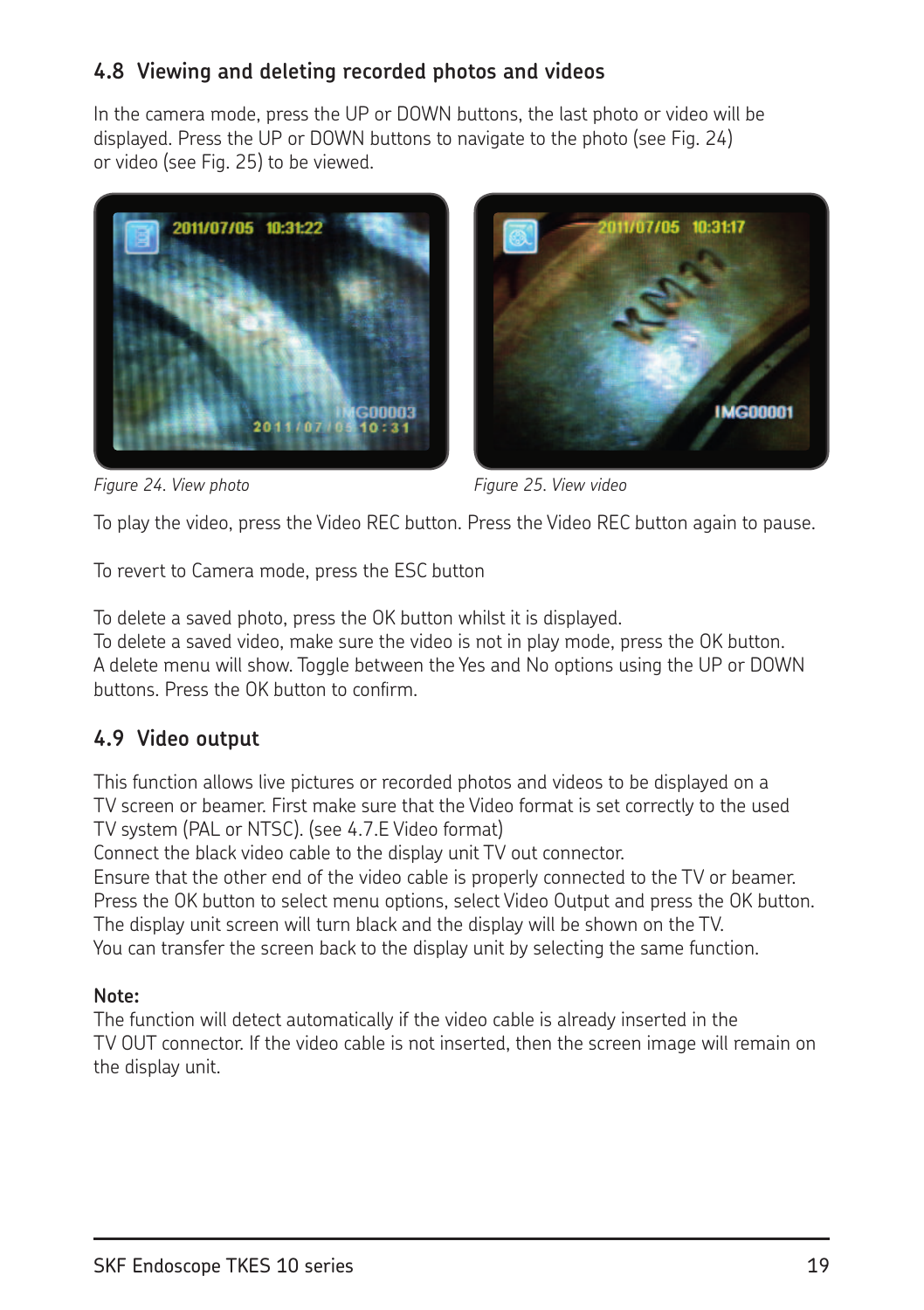# **4.10 Transferring images and videos to the PC**

The computer must be running MS Windows™ 2000 or later, Mac OS X. Turn the endoscope on. Connect the USB cable to the endoscope and the computer. Look for the drive with the SD card files (see Fig. 26).



*Figure 26. File storage*

The files can then transferred and viewed on the PC. Alternatively the SD card can be removed and inserted into an SD card reader to retrieve the files.

In general, on a PC running MS Windows™ 2000 or later with Windows Media player, no special software is required to display JPG and ASF files.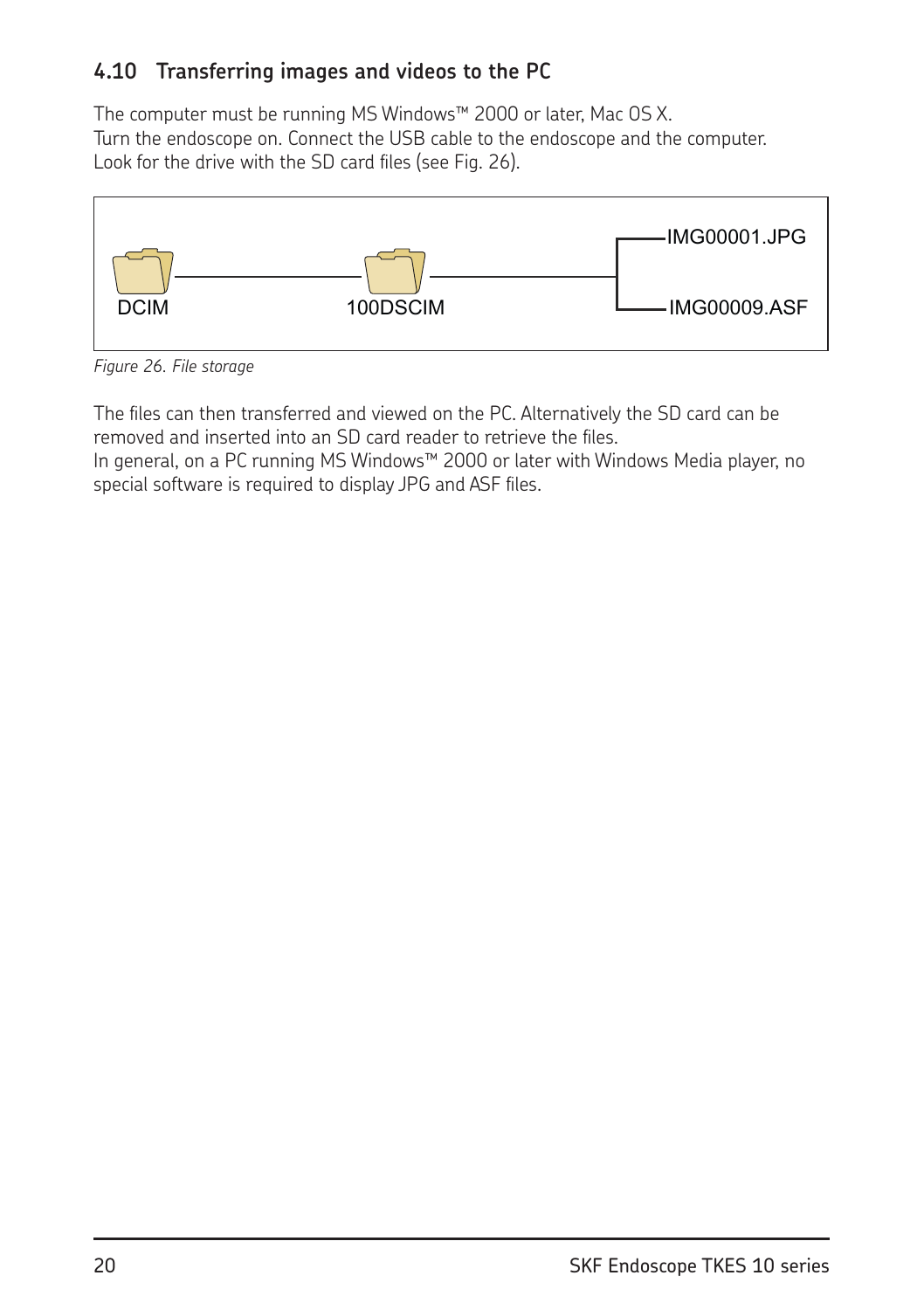# **5. Maintenance**

#### **Cleaning**

The display unit can be cleaned with a cotton cloth moistened with a mild soap solution. The camera can be cleaned using a cotton brush and or lens-cleaning cloth to gently remove any dirt and dust. Soap, alcohol or another lens cleaning luid can be sprayed over the lens directly. Use a lens-cleaning cloth to wipe it off. Use of acetone is prohibited.

| <b>Trouble shooting</b>                                                   | Solution                                                                                                                                                                                                    |
|---------------------------------------------------------------------------|-------------------------------------------------------------------------------------------------------------------------------------------------------------------------------------------------------------|
| No image on the display<br>after turning the power on:                    | Battery is exhausted. Connect the display unit to the power<br>adapter supplied and recharge batteries.<br>The TKES 10 can be used when connected to ac power.                                              |
| No image, only words on<br>the LCD monitor after<br>turning the power on: | Check that the insertion tube is correctly connected to the<br>display unit.                                                                                                                                |
| Unable to take photos or<br>record video:                                 | SD card not present, wrongly inserted, full or faulty.<br>Check SD card is present, check SD card insertion,<br>check SD capacity, check if SD card is faulty<br>(check if SD card works in other devices). |
| Shut down:                                                                | When all functions freeze or fail, insert an insulated needle<br>into the hole on the back of the main unit.<br>The system will restart automatically (see Fig. 27).                                        |



*Figure 27. Resetting the TKES 10*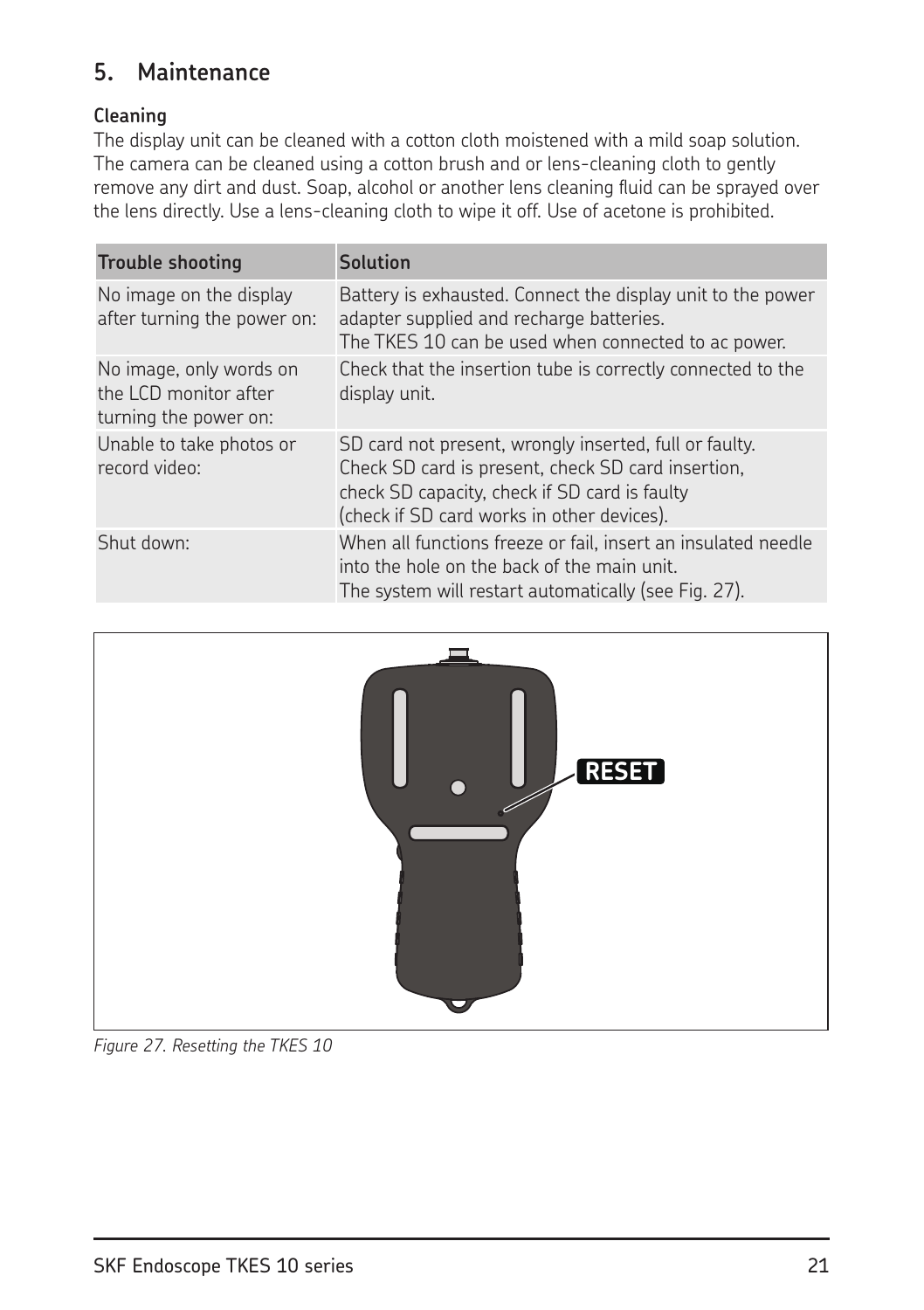# **6. Spare parts and accessories**

| <b>Designation</b> | <b>Description</b>                                             | Length         |  |
|--------------------|----------------------------------------------------------------|----------------|--|
| <b>TKES TF-1</b>   | Flexible insertion tube                                        | 1 <sub>m</sub> |  |
| TKES TF-2          | Flexible insertion tube                                        | 2 <sub>m</sub> |  |
| TKES TF-3          | Flexible insertion tube                                        | 3 <sub>m</sub> |  |
| <b>TKES TF-5</b>   | Flexible insertion tube                                        | 5 <sub>m</sub> |  |
| <b>TKES TS-1</b>   | Semi-rigid insertion tube                                      | 1 <sub>m</sub> |  |
| TKES TS-2          | Semi-rigid insertion tube                                      | 2 <sub>m</sub> |  |
| TKES TS-3          | Semi-rigid insertion tube                                      | 3 <sub>m</sub> |  |
| TKES TS-5          | Semi-rigid insertion tube                                      | 5 <sub>m</sub> |  |
| <b>TKES TA-1</b>   | Articulated insertion tube in a case                           | 1 <sub>m</sub> |  |
| TKES 10-DU         | Display unit with standard accessories, without tube in a case |                |  |
| TDTC 1/B           | General toolcase without inlay, size B                         |                |  |
| TKES 10A-CC        | Toolcase with inlay for TKES 10A                               |                |  |